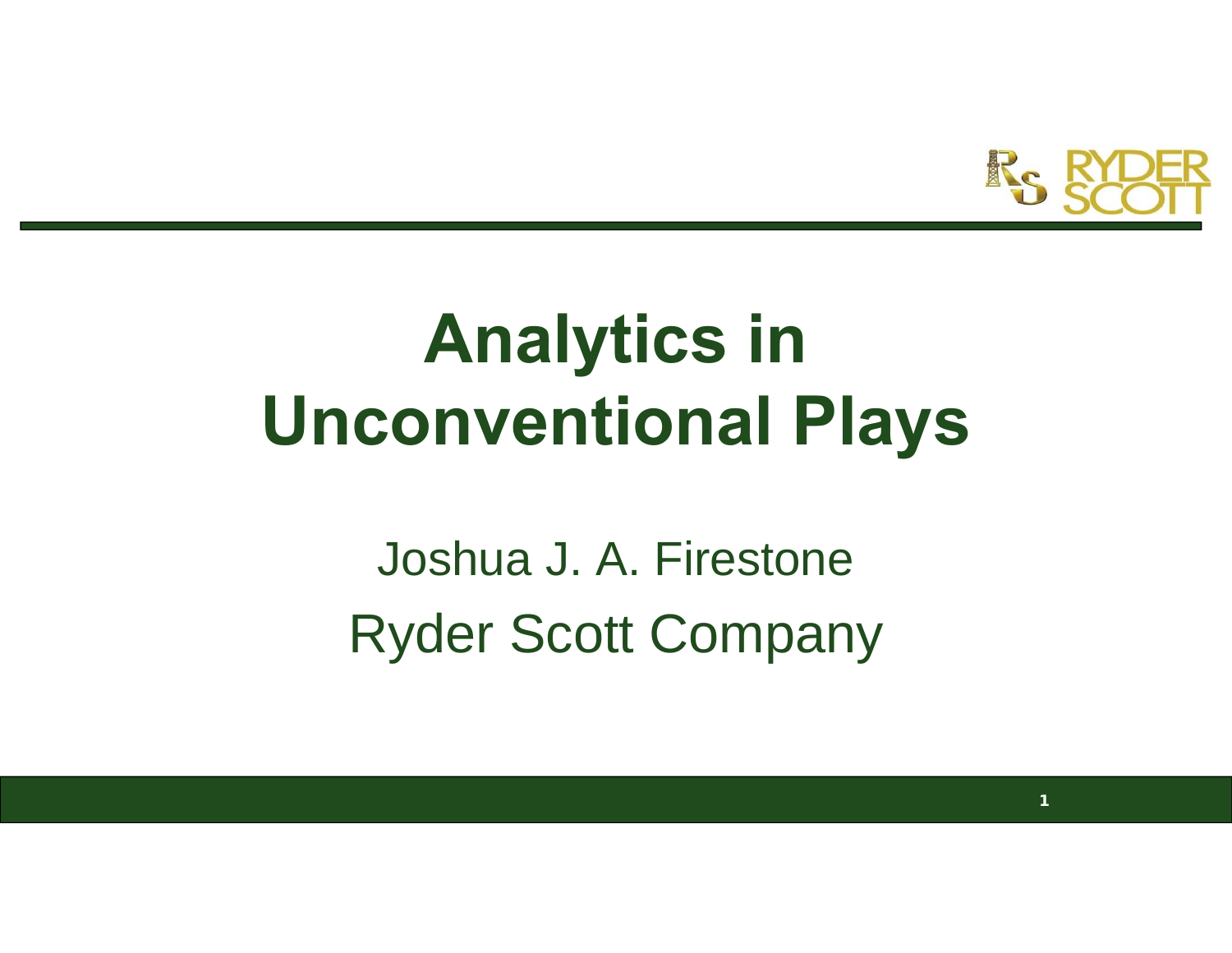## **The Not So Distant Future**

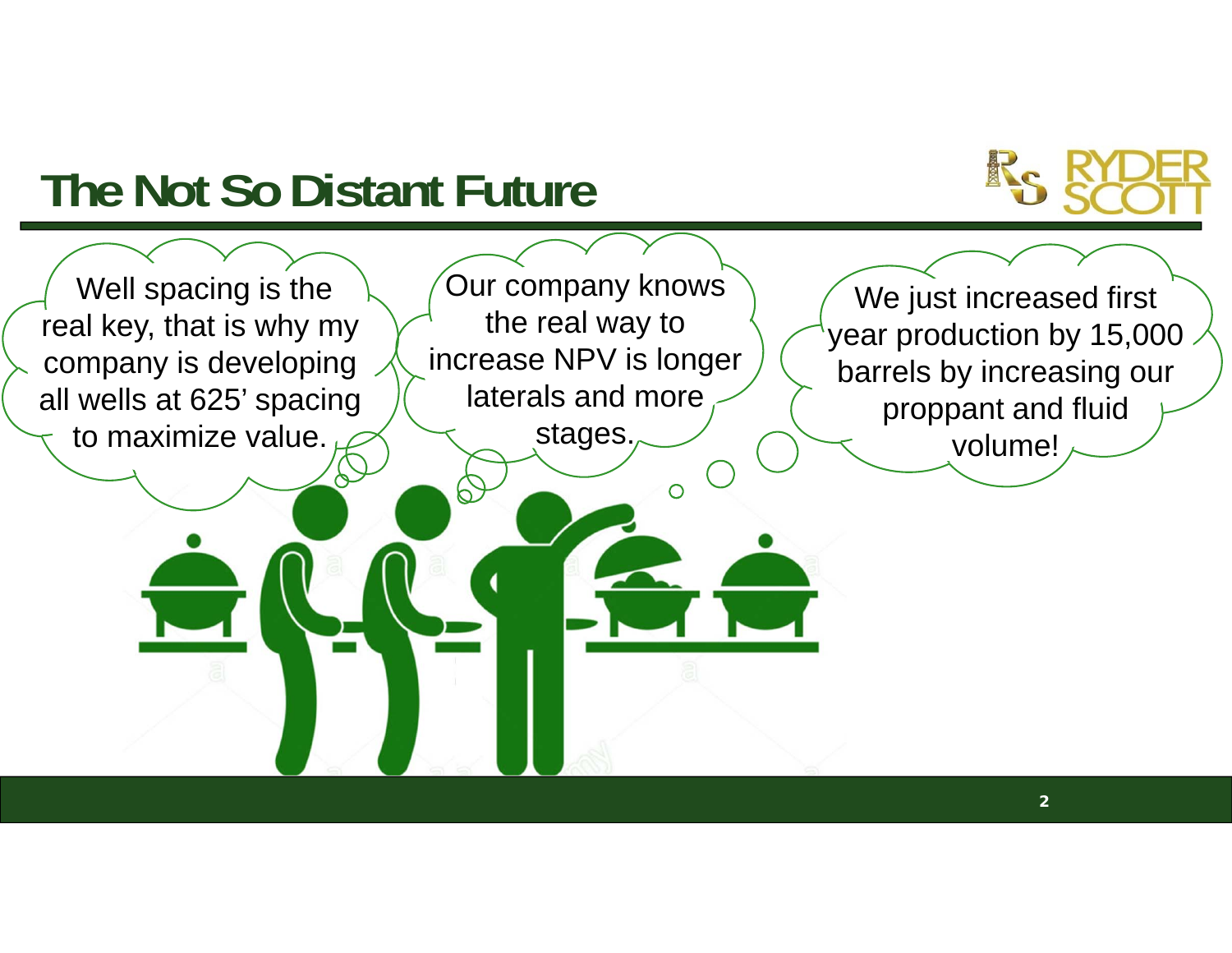### **The Not So Distant Future**



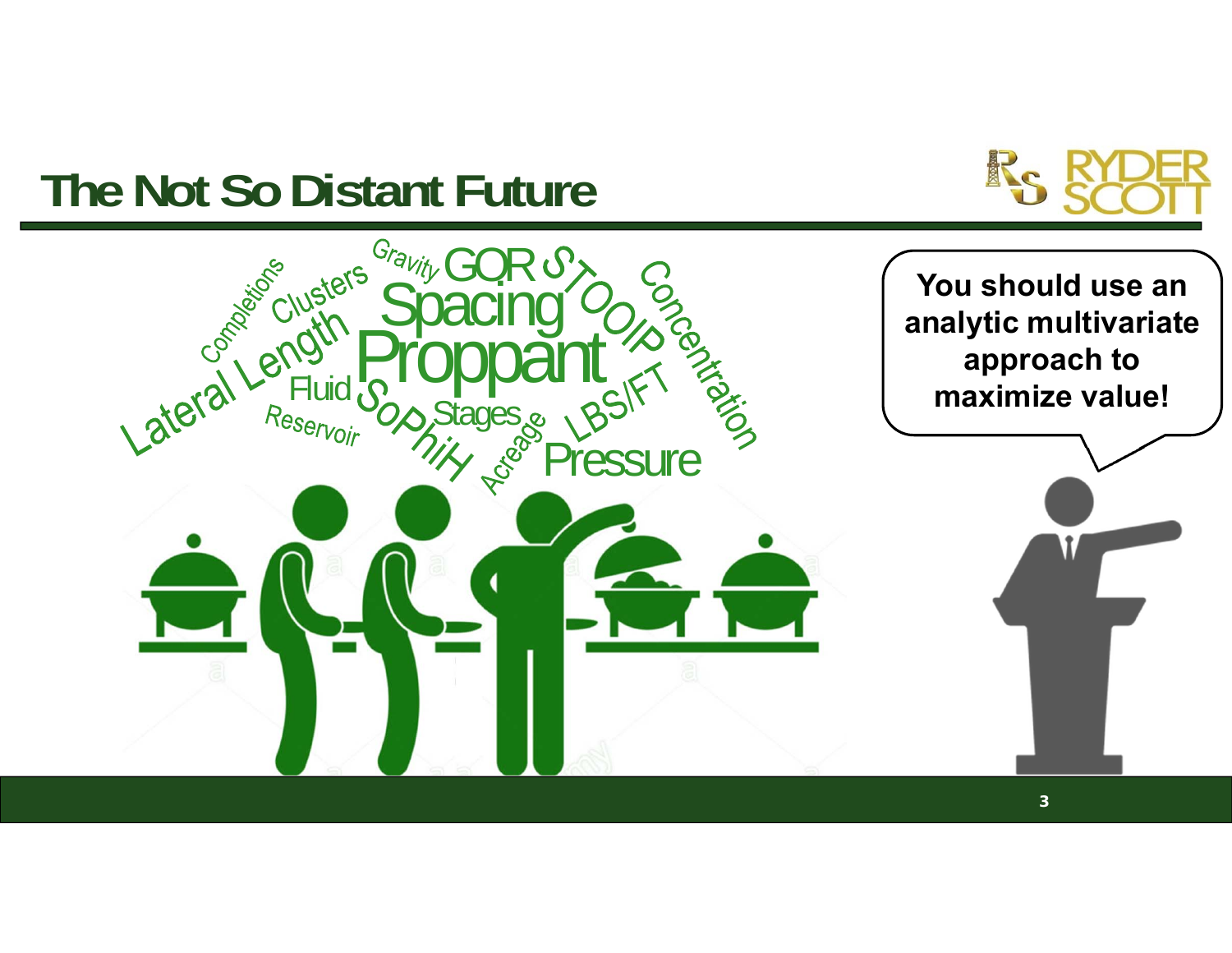

**4**

## **The Challenge**

•Completion designs are changing rapidly

| Geology                   | <b>Best</b> | Good  | ŊК    |
|---------------------------|-------------|-------|-------|
| Lateral Length            | 5,000       | 7,500 | 9,500 |
| <b>Proppant LBS/FT</b>    | 2,000       | 1,500 | 2,500 |
| <b>Stage Length</b>       | 300         | 280   | 200   |
| <b>Well Spacing</b>       | 262         | 625   | 525   |
| <b>Reserves BBL/LatFT</b> | 61          | 72    | 60    |

 $\bullet$  Considering all factors, can an operator create a better development plan to maximize value of future wells?

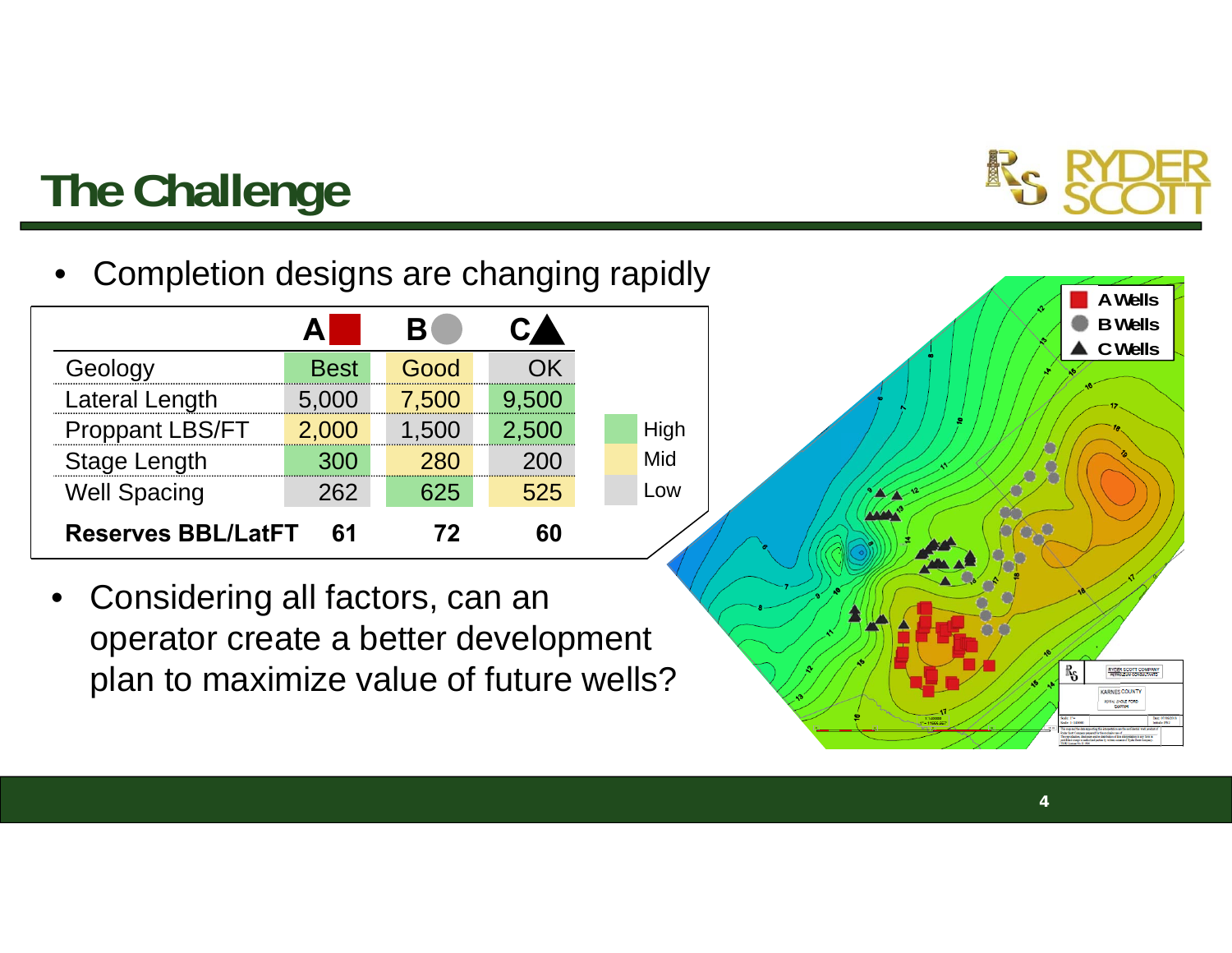## **What is Multivariate Regression Analysis**





### **RSC Statistical Analysis Aids Understanding:**

- •Significance of geologic variables
- •Impacts of individual variables
- •Impacts of ever changing completion designs
- •Value improvement insights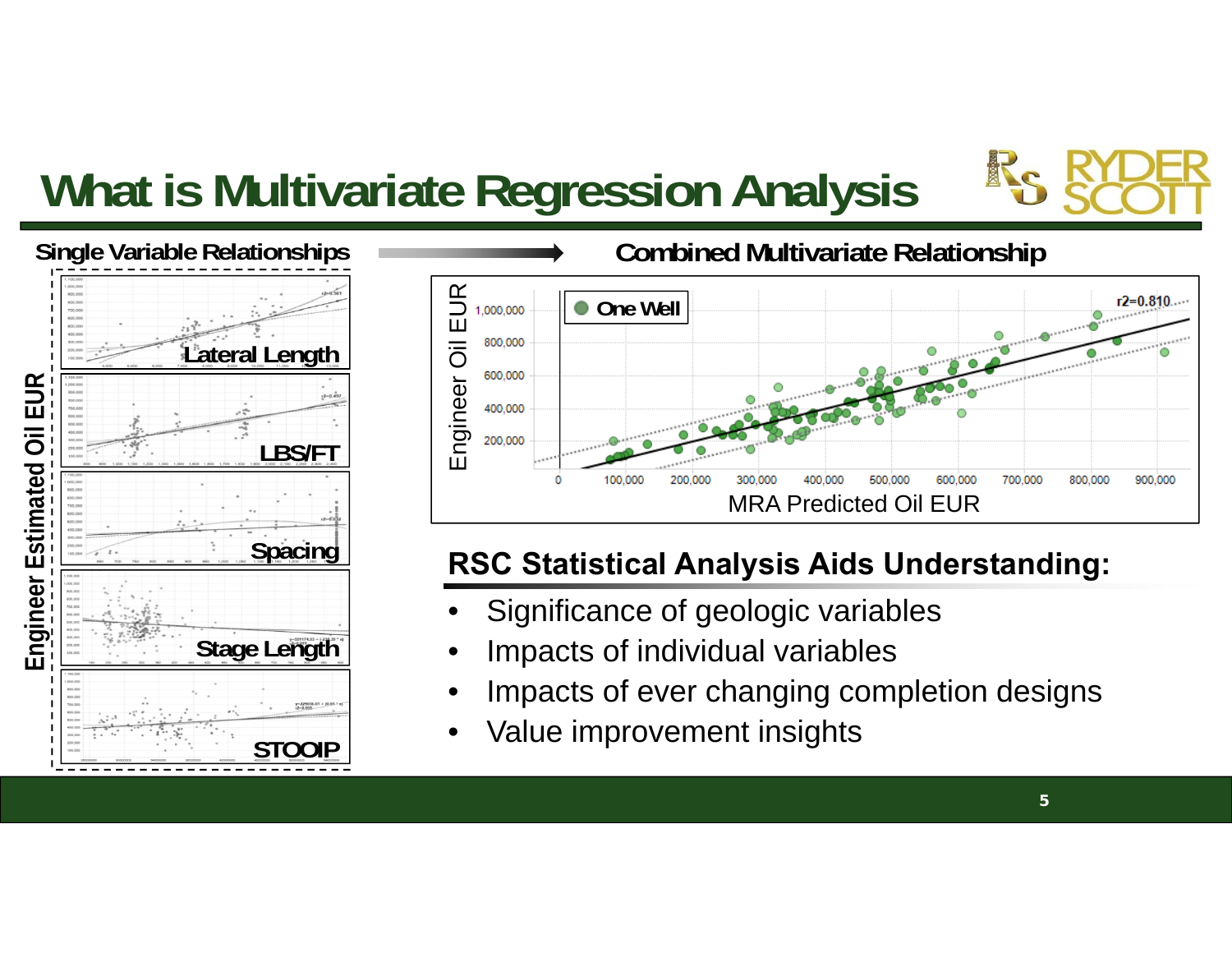## **What is Multivariate Regression Analysis**

 $\mathsf{R}^2$  is the amount of variation in the dependent variable explained by the independent variables

Multivariate Regression Analysis generates an equation



|           | <b>Variable List</b>   | <b>MRA Weights</b> |   | <b>Well Values</b> |     | <b>MRA Equation</b> |
|-----------|------------------------|--------------------|---|--------------------|-----|---------------------|
| $\bullet$ | Intercept              | $-200,000$         |   |                    | $=$ | $-200,000$          |
| $\bullet$ | <b>Lateral Length</b>  | 56                 | X | 7,000              | $=$ | 392,000             |
| $\bullet$ | <b>Proppant LBS/FT</b> | 120                | X | 1,200              | $=$ | 144,000             |
| $\bullet$ | <b>Well Spacing</b>    | 300                | X | 500                | $=$ | 150,000             |
| $\bullet$ | <b>Stage Length</b>    | $-400$             | X | 350                | $=$ | $-140,000$          |
| $\bullet$ | <b>STOOIP (MMBLS)</b>  | 8,000              | X | 19                 | $=$ | 152,000             |
|           |                        |                    |   |                    | Σ   | 498,000             |

**6**

**AND**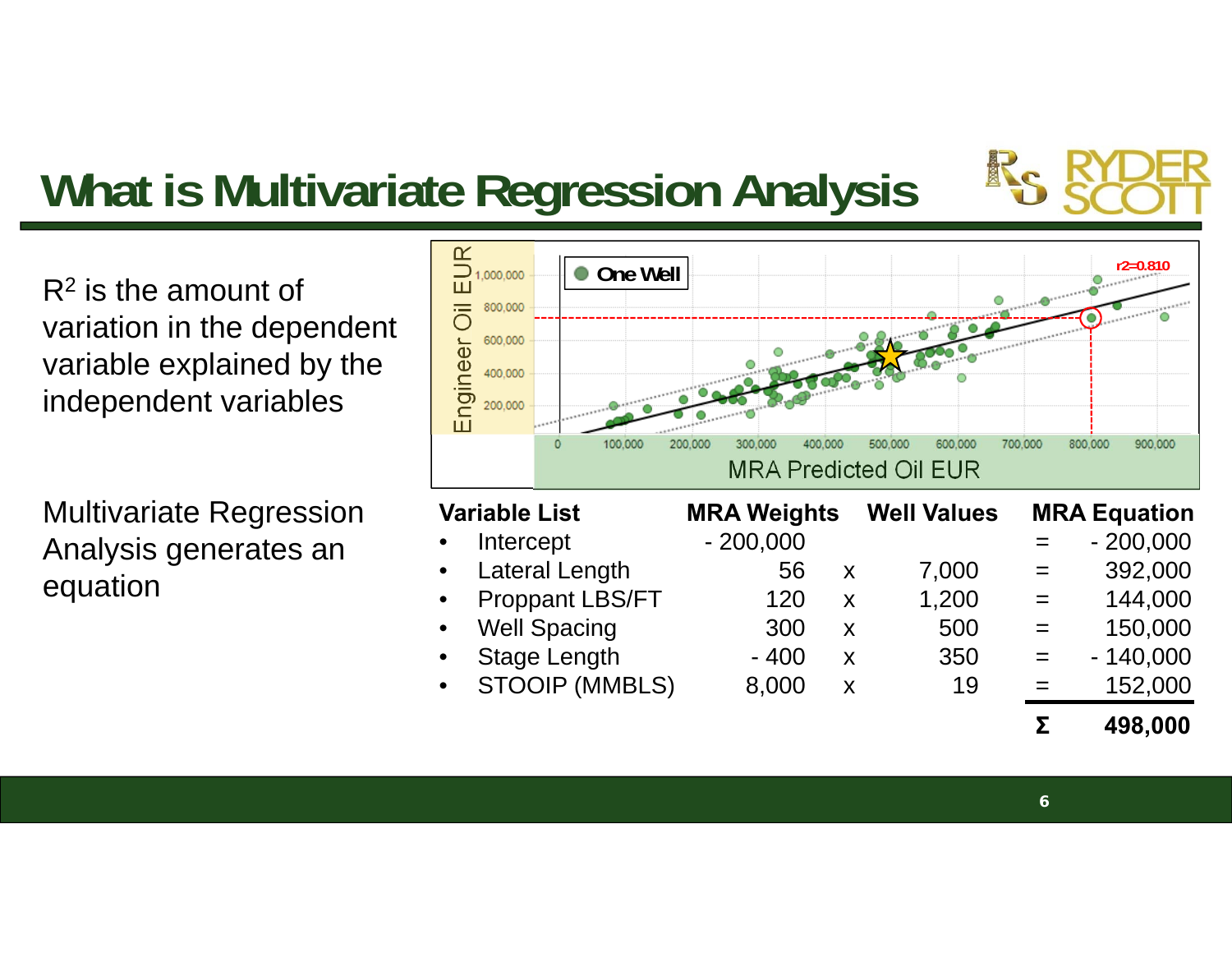## **Relationship Considerations**



- • Each continuous variable is described by a line or curve
- • A linear relationships implies that each incremental lateral foot will bring about an equal change in reserves or production
- • Other relationships, such as a logarithmic fit, imply a diminishing return in reserves or production for each addition foot drilled



Engineers and Geologists need to work with the statistician

 Engineering and geology principles are applied and need to be continuously considered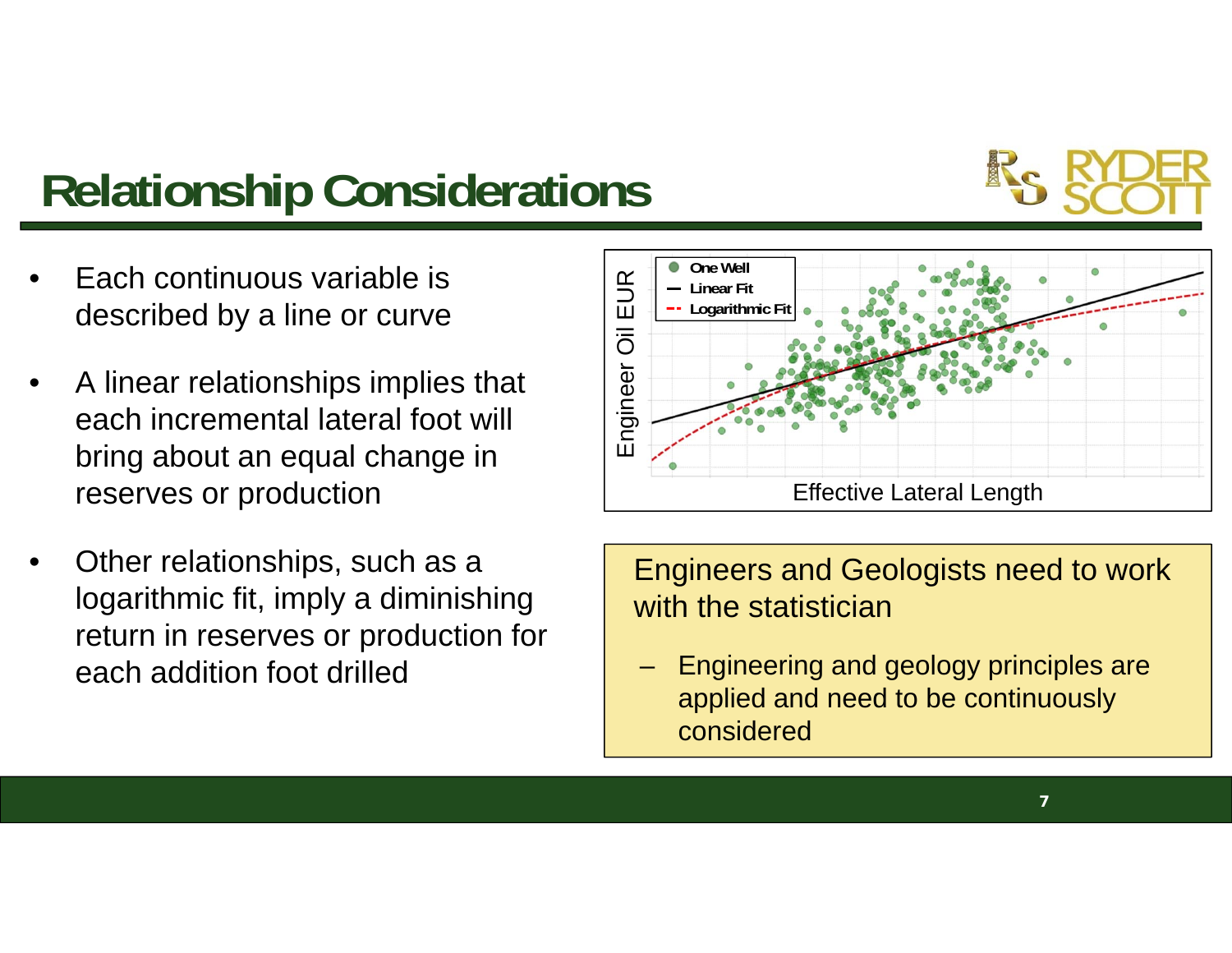## **Variable Importance and Time**



- • Early time: Completion variables are more impactful
- • EUR: Geologic/spacing variables are more impactful

**IP 180** 

**Day Variable**

**List**

#### **EUR Variable List**

- •Effective Lateral Length
- •Proppant LBS/FT
- •Proppant Concentration
- •Stage Length
- •STOOIP
- •Well Spacing



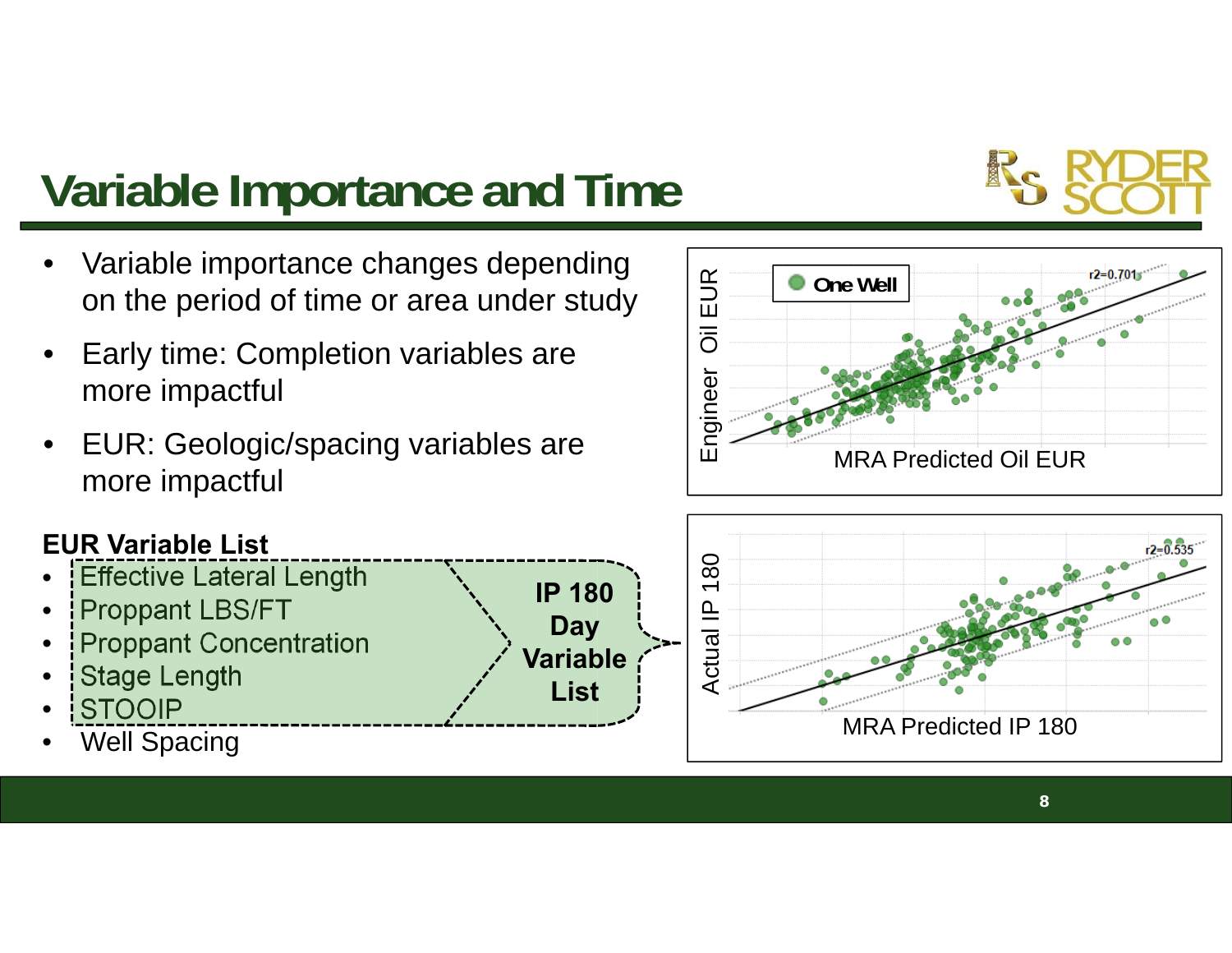

## **Key Variable Impact**

- • With completion designs changing, how should reserves volumes be estimated?
- $\bullet$  Are these variables actually causing a change in reserves?
- • Are there additional variables that should be considered?



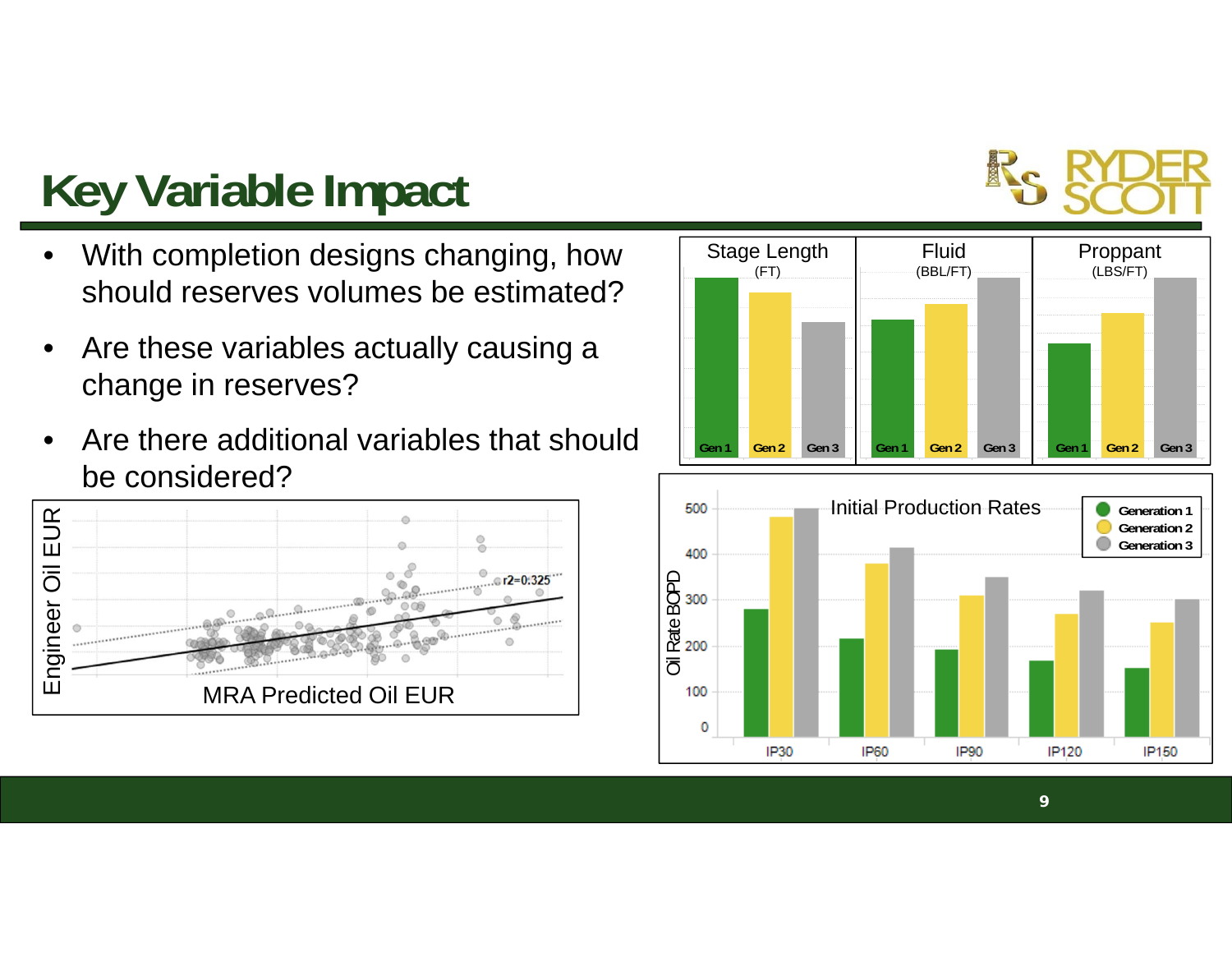

## **Key Variable Impact**

- • With completion designs changing, how should reserves volumes be estimated?
- • Are these variables actually causing a change in reserves?
- • Are there additional variables that should be considered?



R2 increases from 0.32 to 0.65



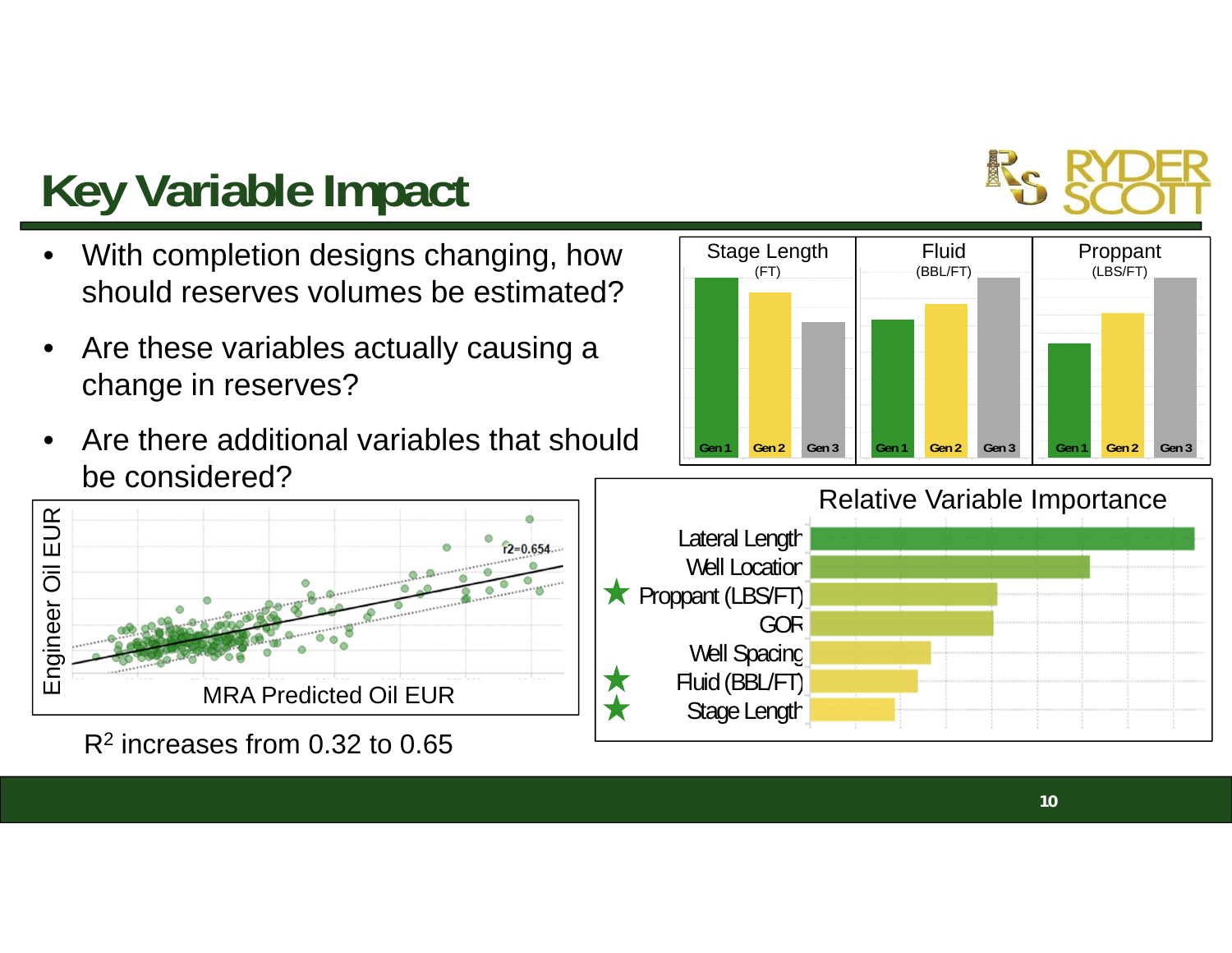

## **Determination of Categorical Differences**

• Is there a difference in completion type performance?

Completion Type 2 wells produce 35,000 additional bbls in the first two years of production



- 
- 
- 
- 
- 
- 
- •Geology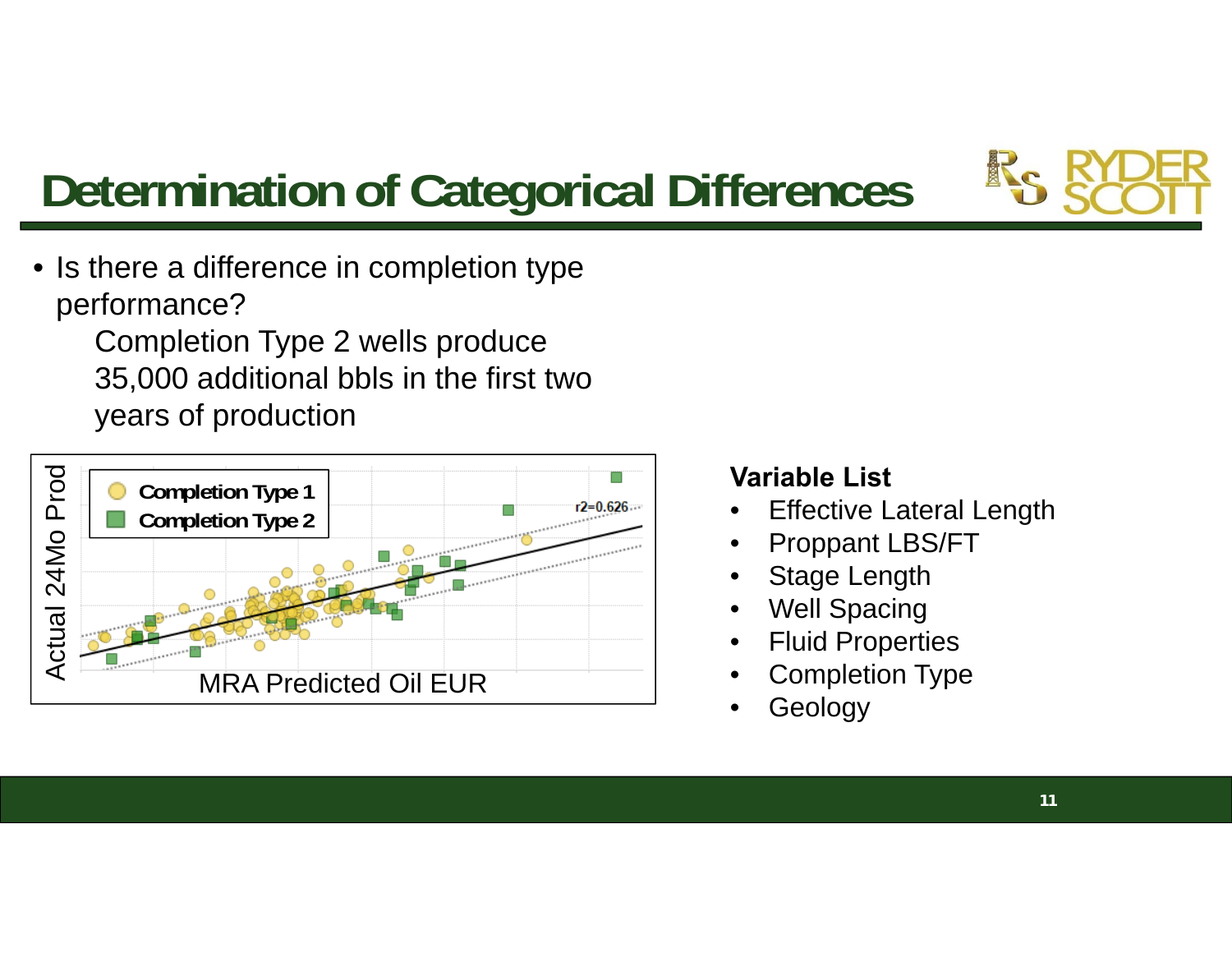

## **Determination of Categorical Differences**

• Is there a difference in completion type performance?

Completion Type 2 wells produce 35,000 additional bbls in the first two years of production



- What other categorical differences could be tested?
	- Reservoirs

Do they act similarly to completions when limited geology is available?

• Operators Do they achieve similar results?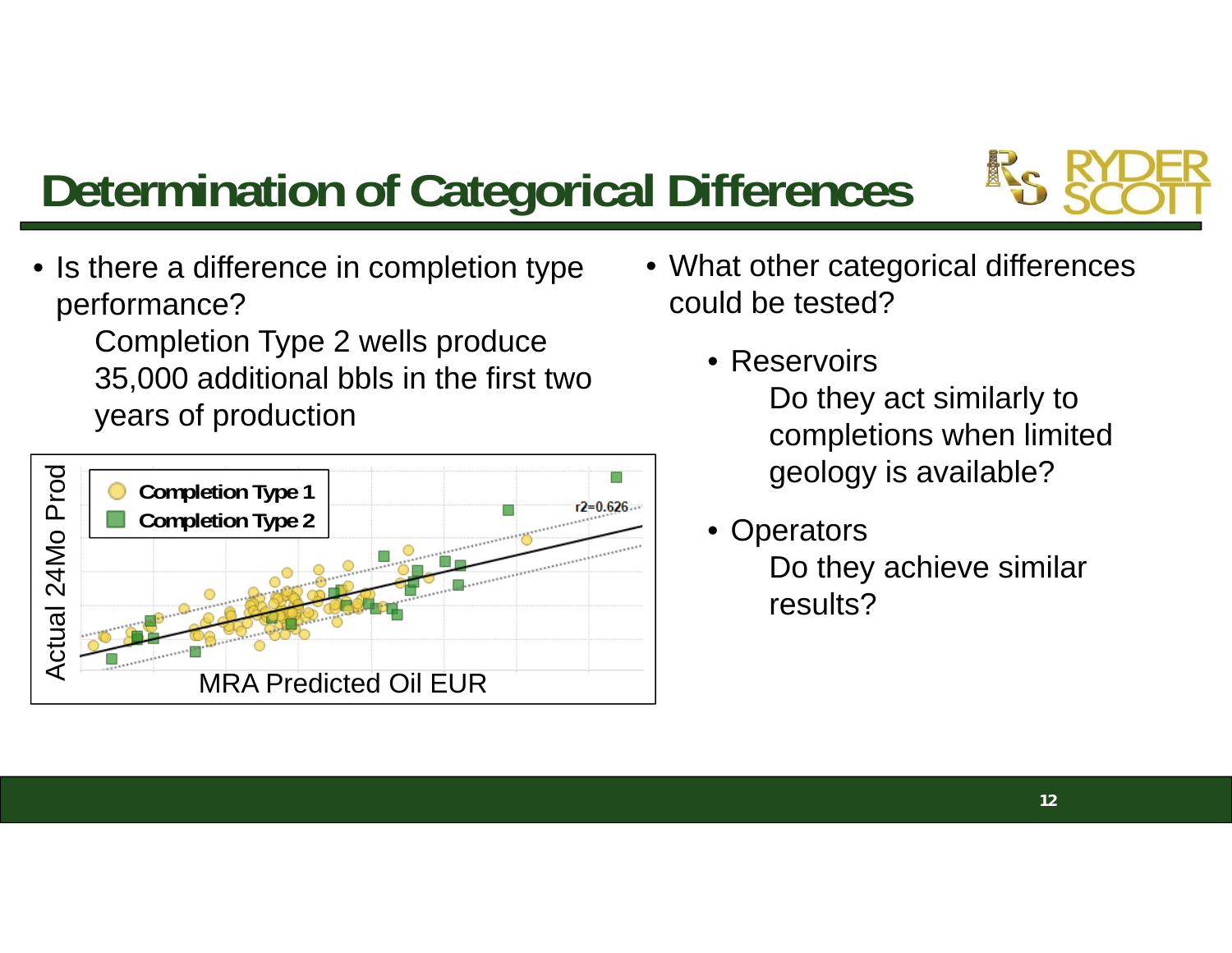# **TANKERS**

## **Benchmarking**

Determine if an operator with overlapping acreage is performing better or worse than other operators when taking into account relevant differences

![](_page_12_Figure_3.jpeg)

| <b>Variable List</b>                       | <b>MRA Weights</b> |   | <b>Well Values</b> |     | <b>MRA Equation</b> |
|--------------------------------------------|--------------------|---|--------------------|-----|---------------------|
| Intercept<br>$\bullet$                     | $-200,000$         |   |                    |     | $-200,000$          |
| <b>Lateral Length</b><br>$\bullet$         | 56                 | X | 7,000              | $=$ | 392,000             |
| <b>Proppant LBS/FT</b><br>$\bullet$        | 120                | X | 1,200              | $=$ | 144,000             |
| <b>Well Spacing</b><br>$\bullet$           | 300                | X | 500                | $=$ | 150,000             |
| <b>Infill Drilling Factor</b><br>$\bullet$ | $-400$             | X | 350                | $=$ | $-140,000$          |
| <b>STOOIP</b><br>$\bullet$                 | 8,000              | X | 19                 |     | 152,000             |
| Operator A/B<br>$\bullet$                  | 50,000             | X | 0                  |     | O                   |
|                                            |                    |   |                    | Σ   | 498,000             |
|                                            |                    |   |                    |     |                     |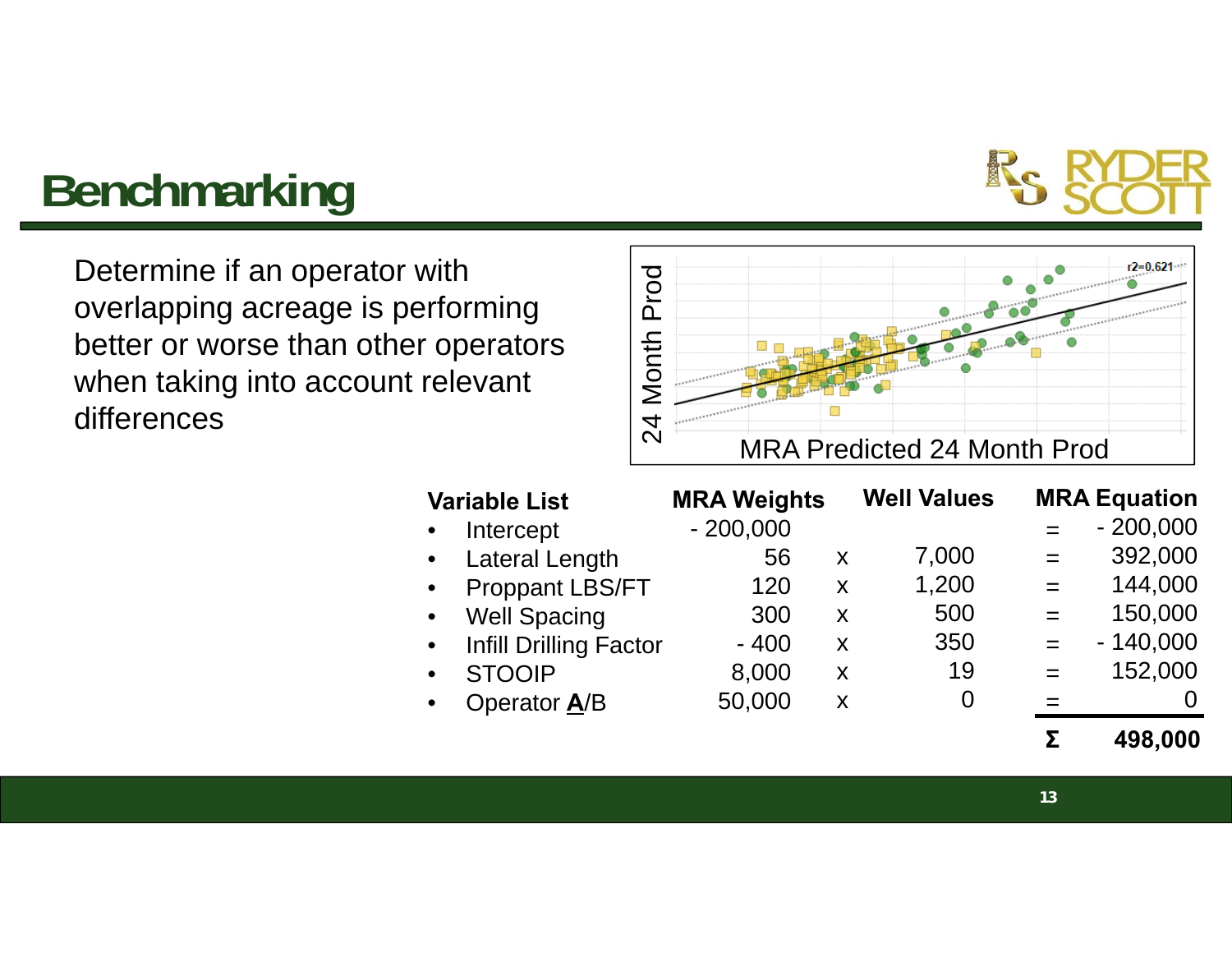# **TAXABAN**

## **Benchmarking**

Determine if an operator with overlapping acreage is performing better or worse than other operators when taking into account relevant differences

|  |                                    | <b>STATISTICS</b> |  |  |
|--|------------------------------------|-------------------|--|--|
|  |                                    |                   |  |  |
|  |                                    |                   |  |  |
|  | <b>MRA Predicted 24 Month Prod</b> |                   |  |  |

|                        |           | Intercept                |  |
|------------------------|-----------|--------------------------|--|
|                        | $\bullet$ | <b>Lateral Length</b>    |  |
| What is different      |           | • Proppant LBS/FT        |  |
|                        |           | • Well Spacing           |  |
| between the operators? |           | • Infill Drilling Factor |  |
|                        |           | <b>STOOIP</b>            |  |
|                        |           | Operator A/B             |  |
|                        |           |                          |  |

**Variable List**

| <b>MRA Weights</b> |   | <b>Well Values</b> |     | <b>MRA Equation</b> |
|--------------------|---|--------------------|-----|---------------------|
| $-200,000$         |   |                    |     | $-200,000$          |
| 56                 | X | 7,000              | $=$ | 392,000             |
| 120                | X | 1,200              | $=$ | 144,000             |
| 300                | X | 500                | $=$ | 150,000             |
| $-400$             | X | 350                | $=$ | $-140,000$          |
| 8,000              | X | 19                 |     | 152,000             |
| 50,000             | X | 1                  |     | 50,000              |
|                    |   |                    |     | 548.000             |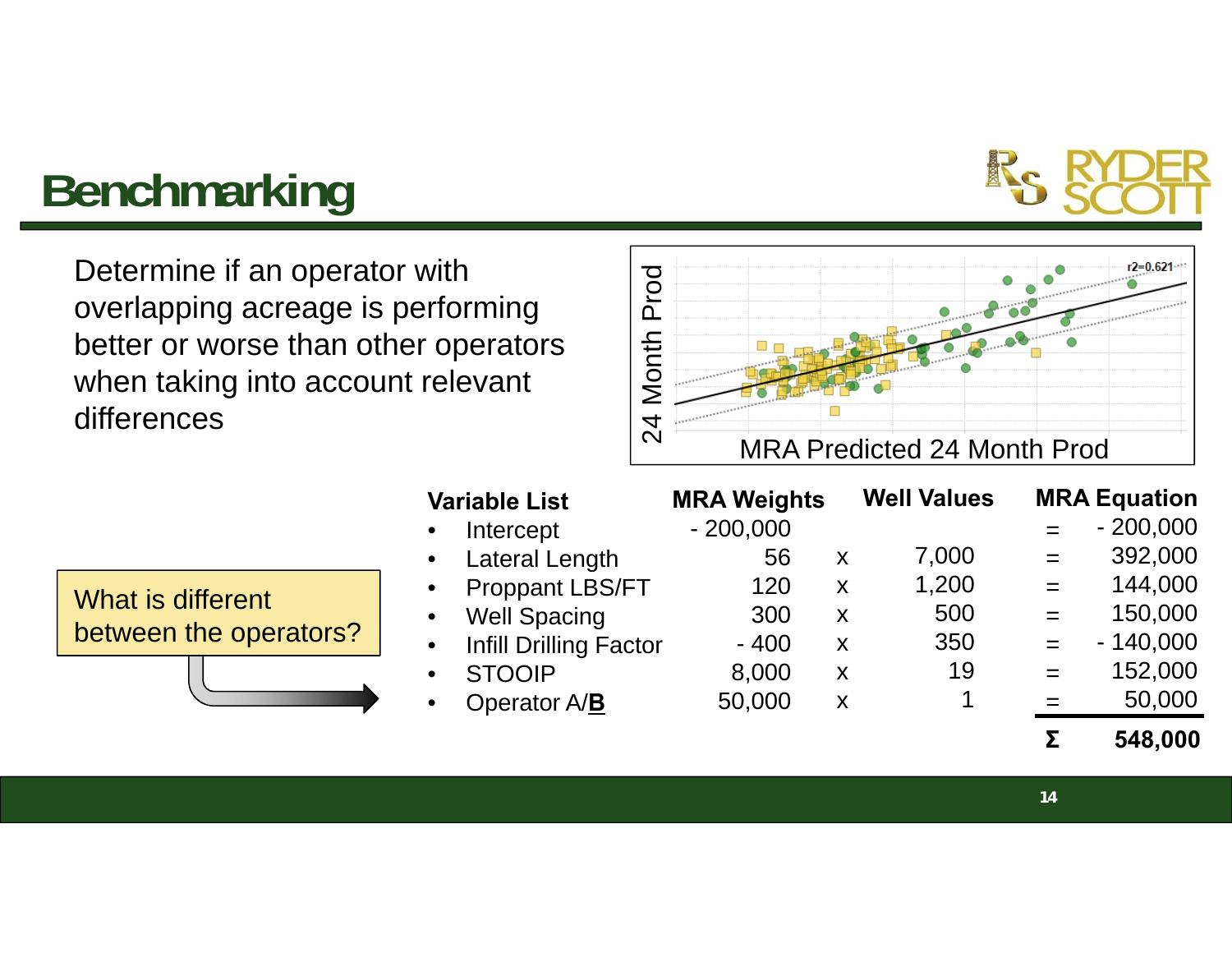## **Estimating Variable Impact**

| <b>Variable List</b>   | <b>MRA Weights</b> |                           | <b>Well Values</b> |     | <b>MRA Equation</b> | <b>Sensitivity</b> |
|------------------------|--------------------|---------------------------|--------------------|-----|---------------------|--------------------|
| Intercept              | $-200,000$         |                           |                    | $=$ | $-200,000$          |                    |
| • Lateral Length       | 56                 | $\boldsymbol{X}$          | 7,000              | $=$ | 392,000             | 7.9%               |
| <b>Proppant LBS/FT</b> | 120                | $\mathsf{X}$              | 1,200              | $=$ | 144,000             | 2.9%               |
| <b>Well Spacing</b>    | 300                | $\mathsf{x}$              | 500                | $=$ | 150,000             | 3.0%               |
| <b>Stage Length</b>    | $-400$             | $\boldsymbol{\mathsf{X}}$ | 350                | $=$ | $-140,000$          | $-2.8%$            |
| <b>STOOIP (MMBLS)</b>  | 8,000              | X                         | 19                 | $=$ | 152,000             |                    |
|                        |                    |                           |                    | Σ   | 498,000             |                    |
| <b>Lateral Length</b>  | 56                 | X                         | 700                |     | 39,200              | 7.9%               |

Examine how a 10% change in the Well Value affects the equation results.

Sensitivity testing the equation evaluates the impact of each individual variable

RC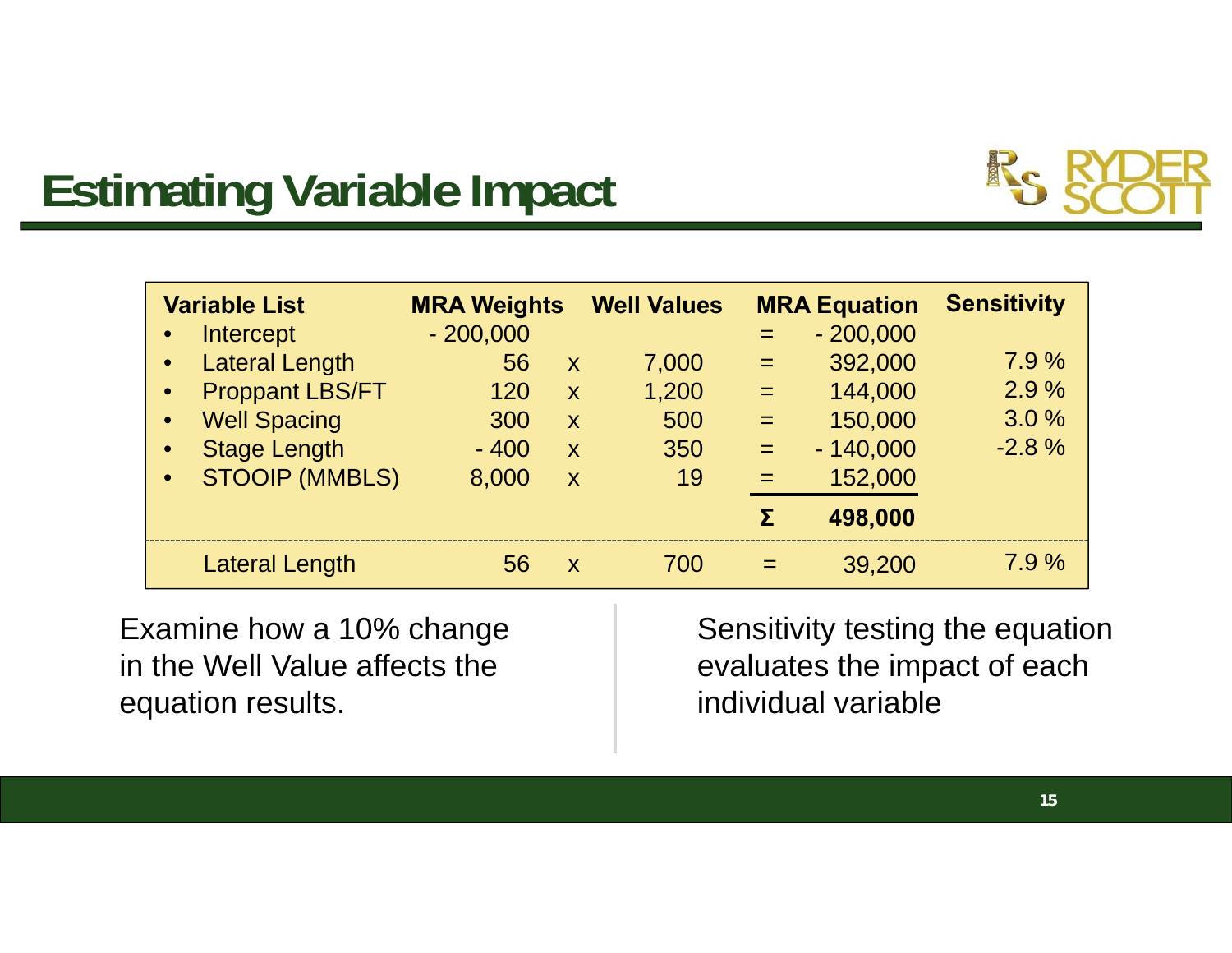## **Estimating Variable Impact**

![](_page_15_Picture_1.jpeg)

### **Passing Results**

|           | <b>Variable List</b>   | <b>Sensitivity</b> |
|-----------|------------------------|--------------------|
|           | Intercept              |                    |
| $\bullet$ | <b>Lateral Length</b>  | 7.9%               |
|           | <b>Proppant LBS/FT</b> | 2.9%               |
|           | <b>Well Spacing</b>    | 3.0%               |
|           | <b>Stage Length</b>    | $-2.8%$            |
|           | <b>STOOIP (MMBLS)</b>  |                    |
|           |                        |                    |

#### **Failing Results**

| <b>Variable List</b>   | <b>Sensitivity</b> |
|------------------------|--------------------|
| Intercept              |                    |
| <b>Lateral Length</b>  | 19.4 %             |
| <b>Proppant LBS/FT</b> | 6.5%               |
| <b>Well Spacing</b>    | 1.4%               |
| <b>Stage Length</b>    | $-2.2%$            |
| <b>Fluid BBLS/FT</b>   | $2.2\%$            |
| <b>Well Location</b>   |                    |

Screen for outsized individual variable impacts

Sensitivity testing the equation evaluates the impact of each individual variable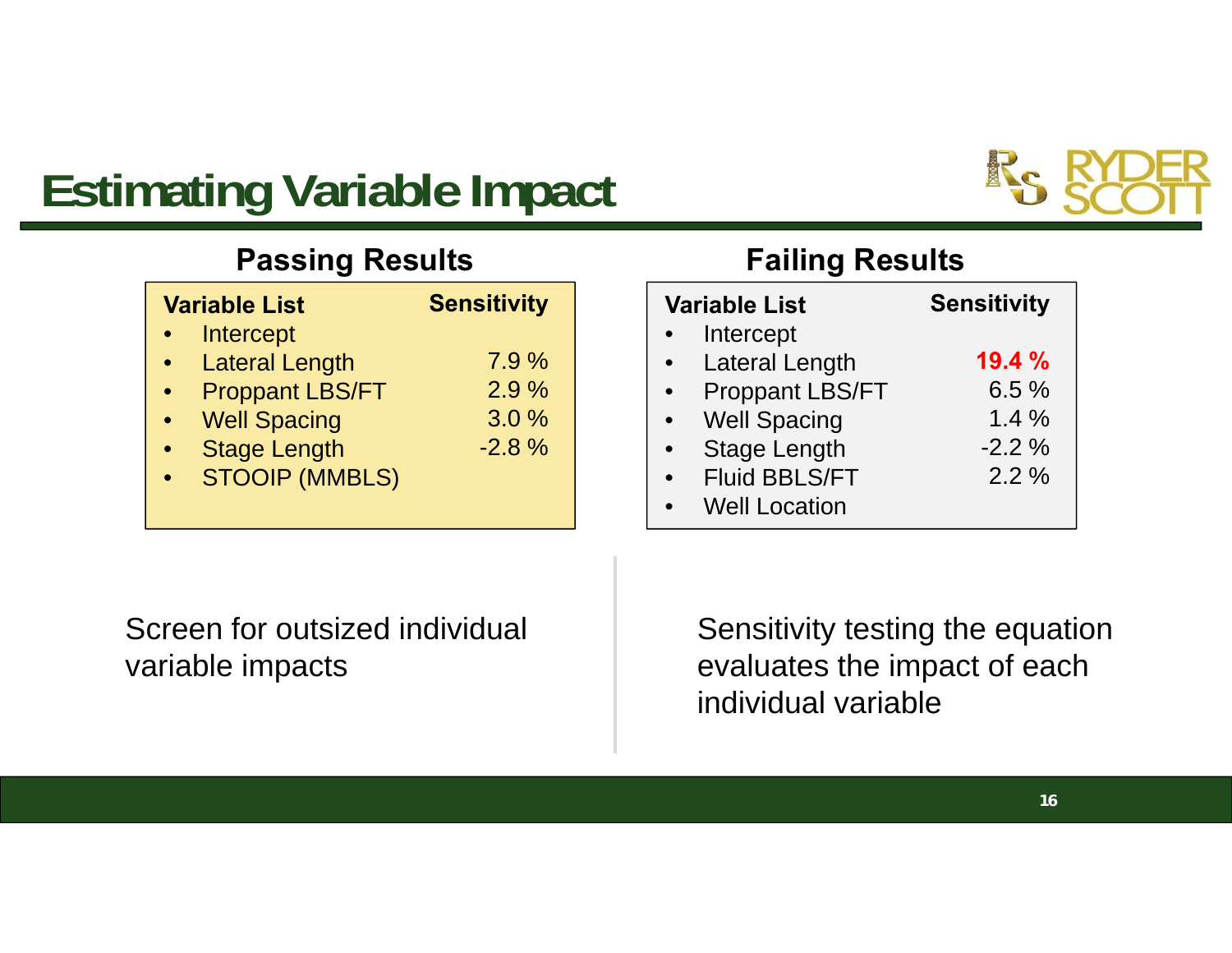## **Estimating Variable Impact**

![](_page_16_Picture_1.jpeg)

### **Passing Results**

| <b>Variable List</b>   | <b>Sensitivity</b> |
|------------------------|--------------------|
| Intercept              |                    |
| <b>Lateral Length</b>  | 7.9%               |
| <b>Proppant LBS/FT</b> | 2.9%               |
| <b>Well Spacing</b>    | 3.0%               |
| <b>Stage Length</b>    | $-2.8%$            |
| <b>STOOIP (MMBLS)</b>  |                    |

Screen for outsized individual variable impacts

### **Failing Results**

| <b>Variable List</b>   | <b>Sensitivity</b> |
|------------------------|--------------------|
| Intercept              |                    |
| <b>Lateral Length</b>  | 19.4%              |
| <b>Proppant LBS/FT</b> | 6.5%               |
| <b>Well Spacing</b>    | $1.4\%$            |
| <b>Stage Length</b>    | $-2.2%$            |
| <b>Fluid BBLS/FT</b>   | $2.2\%$            |
| <b>Well Location</b>   |                    |

Gain insights into trends of impact variables

Ryder Scott has seen general trends for specific parameters during sensitivity testing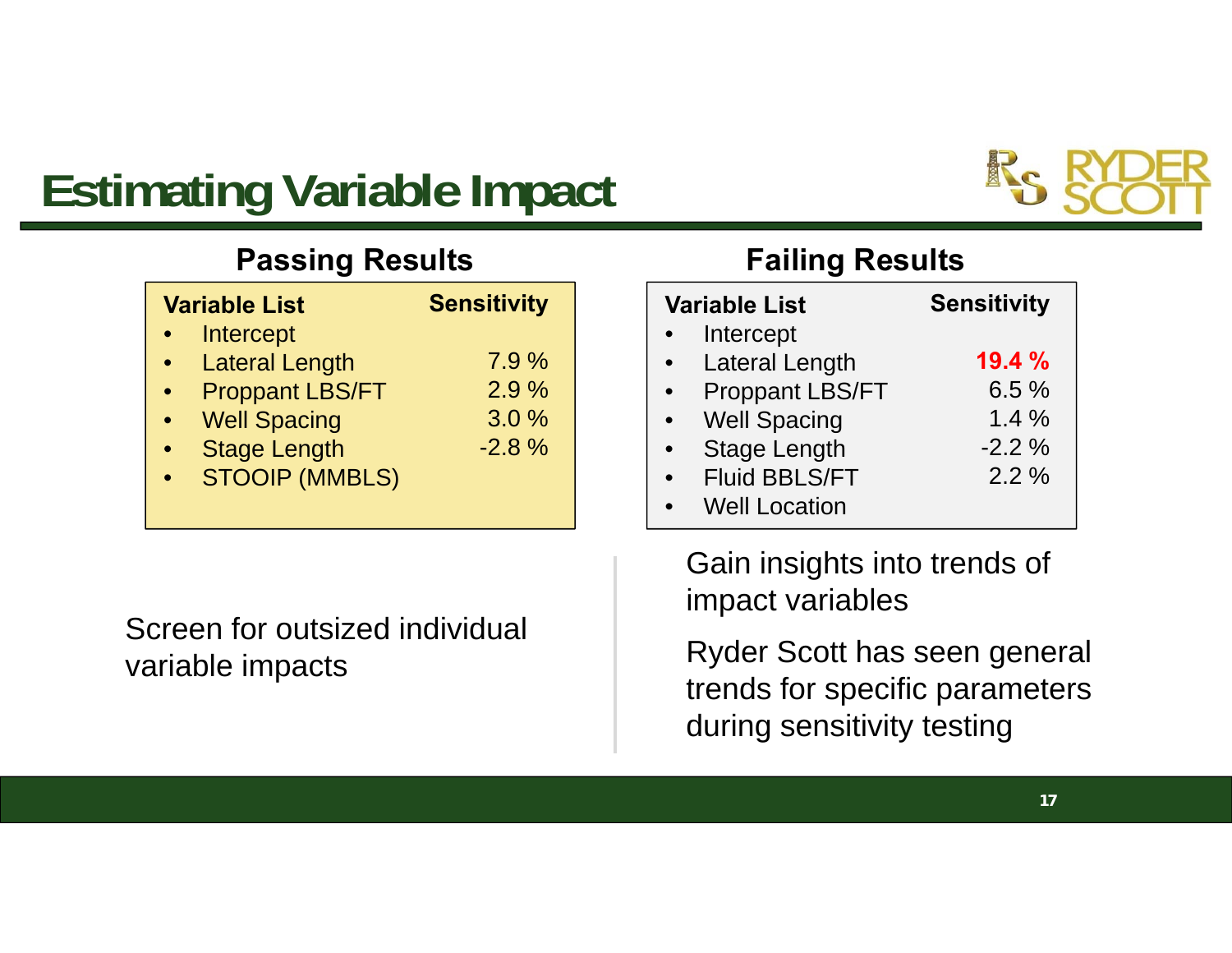![](_page_17_Picture_0.jpeg)

## **Is This Reliable Technology?**

(2008) (25) Reliable technology. Reliable technology is a grouping of one or more technologies (including computational methods) that has been field tested and has been demonstrated to provide reasonably certain results with consistency and repeatability in the *formation being evaluated or in an analogous formation.*

- Multivariate regression analysis can be considered reliable technology
- Reliability should be demonstrated on a case by case basis
- Sufficient evidence as to what constitutes reliable technology should also be determined on a case by case basis